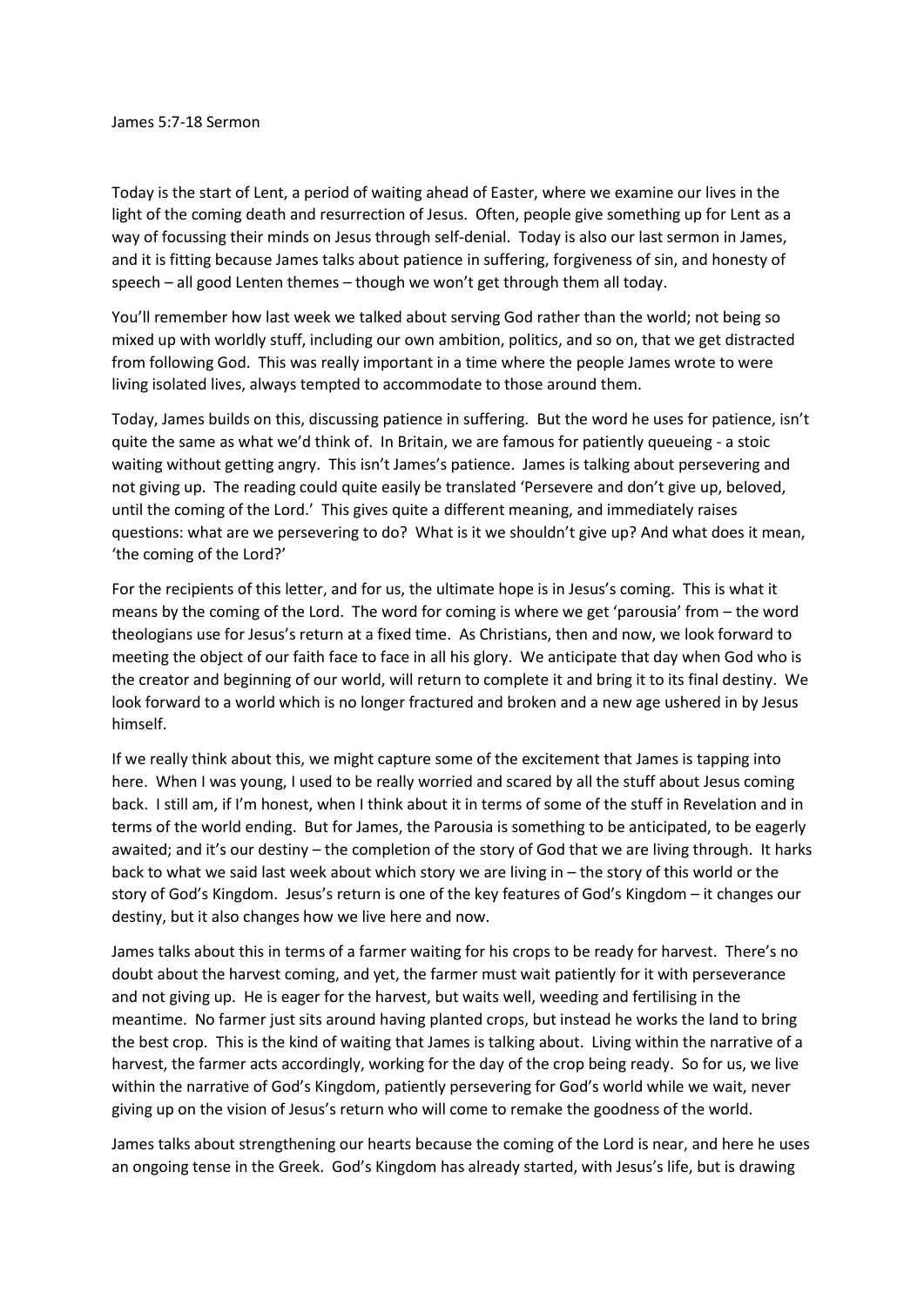nearer and nearer with every passing moment. That's not a simple statement like my birthday is coming closer every minute; it's a much bigger thing - God's Kingdom takes hold in a greater sense as the day approaches. It's an ongoing progression with results in the present, not just a countdown to the future. Strengthening of hearts is about hope but also about being firmly intentional about preparing for the Lord's coming – doing the work of farming God's world until the harvest, and doing the work of farming our own hearts so we bear as much fruit for God as possible.

James returns to the grumbling that we talked about last week, talking about how the judge is standing at the door. There's a sense in James generally that God is judge and we are not. But here, in the context of Jesus's return, there's no room for grumbling between each other – just like a farmer can't spend the whole growing season arguing with the labourers, they all need to get on with the job. This is less, the clichéd 'What would Jesus do?', and more 'If this was the last day before Jesus returned, why would you waste it with church infighting?

James then holds up prophets and also Job from the Old Testament as examples of those who suffered and were patient, persevering and never giving up. They are commended for their endurance, which, again, isn't a passive 'waiting in line for an outcome,' but is an active waiting. If you know the story of Job, he didn't just sit there and do nothing when he was afflicted, instead he railed against his sufferings, demanded answers, debated, and eventually met with God. The prophets, similarly, often suffered, and yet remained God's messengers to his people for their whole lives. These give us an example of patient waiting.

In the final verse of the first part of the reading, it says that 'you have seen the purpose of the Lord, how the Lord is compassionate and merciful.' The word for purpose is 'telos' and can mean 'purpose' but it encompasses the whole idea of completeness, meaning and purpose – like a denouement of a detective film, bringing all the strands of the story together into a comprehensive whole.

James, in talking about endurance, says that the *telos* has been revealed to us in God's compassion and mercy. We can endure, very simply, because we have seen the bigger picture. We've seen the compassion and mercy of God in the life and death of Jesus and so we know how this will end. We've seen that Jesus is the judge who will come and restore the earth, and because it's Jesus, we can anticipate that day despite our fears of the imagery in Revelation or our fears of the end of the world, because it is Jesus who is returning in his compassion and his mercy, to bring an end to the wrong in our world – as our communion prayer often says, we look forward to that day, when your Kingdom comes and justice and mercy will be seen in all the earth. We can anticipate that day, but in the light of it, we work now – persevering and never giving up.

But this is only because we have adopted the story of God's Kingdom in our lives. Which story we inhabit is again the ultimate question. To wait for the return of the Lord - working for the harvest and never giving up despite it feeling like maybe it'll never come – is adopting a story which leaves no space for any other story. It interprets our life experience here and now and directs it too.

The alternative is the story of our world where this is all there is. Here, it is all about ourselves, our position, the charitable work we choose to apportion off our time to, the career progression, the special holidays, the friends, spouses, lovers, children, we accumulate, and the enjoyment we have on our short trip from cradle to grave.

These stories are mutually exclusive. If the harvest is coming, and God's Kingdom is here and is growing, then we must be weeding, fertilising, tending the soil, chasing away the crows, and so on, because not doing those things makes no sense at all. Alternatively, if the world is all there is, then